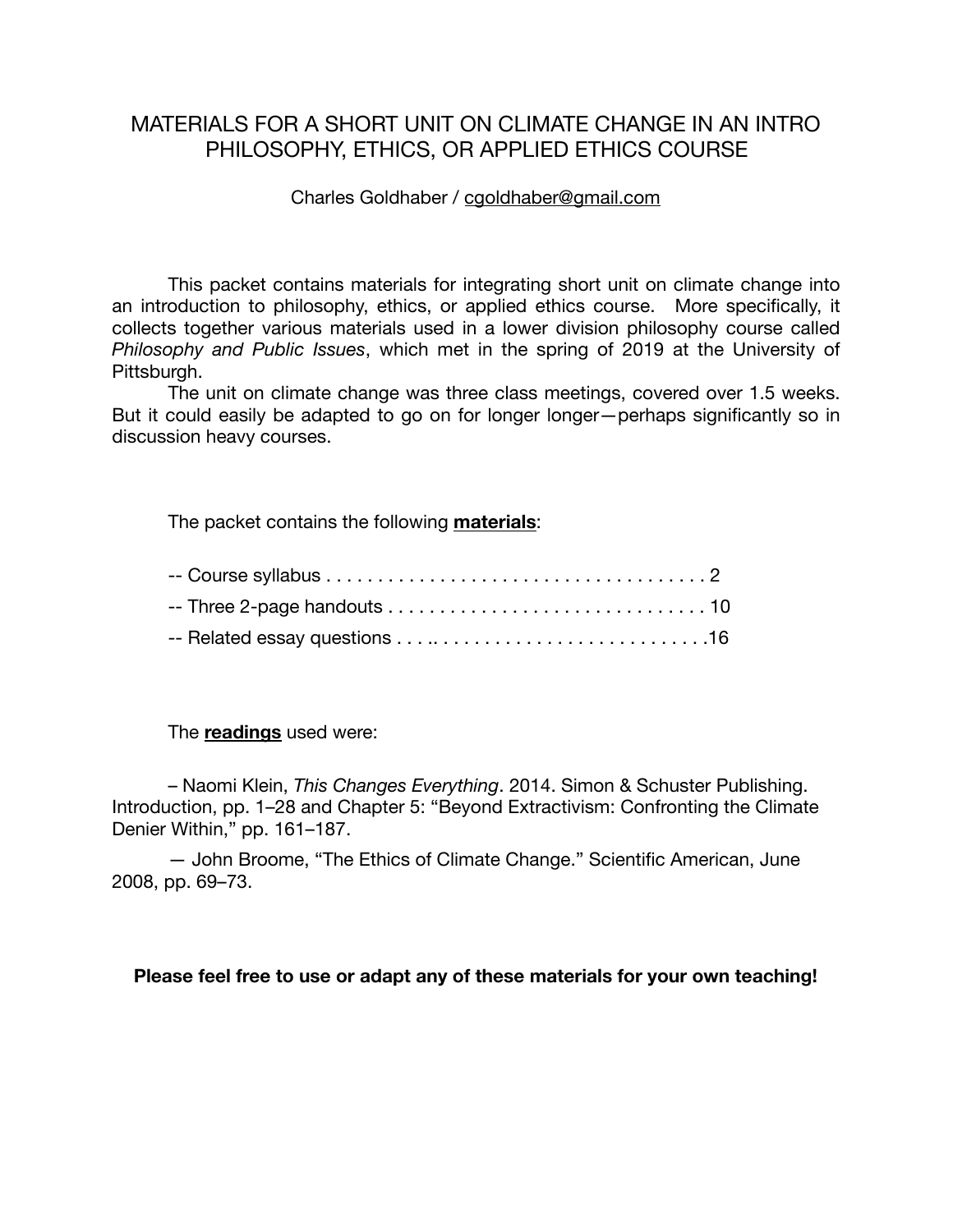# Philosophy 0350: Philosophy and Public Issues [REVISED]

Spring 2019 / Monday & Wednesday 10:00–10:50 / G24 CL

Lecturer: Chuck Goldhaber Contact: cag109@pitt.edu Office Hours: Mon/Wed 11:30–12:30, or by appointment, in 1009B CL

## Teaching Assistants

| Jason Kay           | Daniel Webber       | Pablo Zendejas-Medina |
|---------------------|---------------------|-----------------------|
| jason.kay@pitt.edu  | d.webber@pitt.edu   | pablo.medina@pitt.edu |
| OH: Mon 3:15-4:15   | OH: Tues 12:30-1:30 | OH: Mon 12:30-1:30    |
| & Wed $11:30-12:30$ | & Wed $11:30-12:30$ | & Wed $11:30-12:30$   |
| in $1009D$ CL       | in 1009G CL         | in $1009G$ CL         |
|                     |                     |                       |

#### Course Description

Public life presents us with countless, difficult moral questions: How much energy and resources are we required to put toward ending the harms of racism? Do we owe anything to future human beings, or to ones who live very far away? If so, do we need to radically change our own lives and habits in the face of global climate change? Do we have obligations to collectively protest or tear down certain industries or governments? Is there a fundamental right to healthcare? Must we help the poor? Is it always wrong to kill other human beings? Is it just as wrong to let them die?

In this class, we seek to answer these questions through argument and ethical theory. In doing so, we will discover not just *what* we should do, but *why* we should do it. We will make headway on a broader question about the extent to which public life makes moral demands on individuals. By the end of the course, students will be more capable of recognizing these moral demands and convincing others of their importance.

### Course Structure

The first half of the course concerns ethical issues at the beginning and end of life. We will begin with a five-week discussion of the morality of abortion. During this discussion, students will be introduced to a variety of ethical theories and approaches, and asked to compare their merits. The various approaches to the morality of abortion will be paired with relevant classical texts from the history of moral philosophy. We will then discuss the morality of euthanasia (or mercy killing) for two weeks, approaching it through the lens of several ethical theories.

The **second half of the course** focuses on a variety of pressing current issues which concern justice, fairness, and the demands which public life places on each of us. We will discuss reparations for racism, responding to climate change, and ending poverty. After spending a week on each of these issues, we will turn to more abstract questions about the extent and nature of morality's demands on individuals.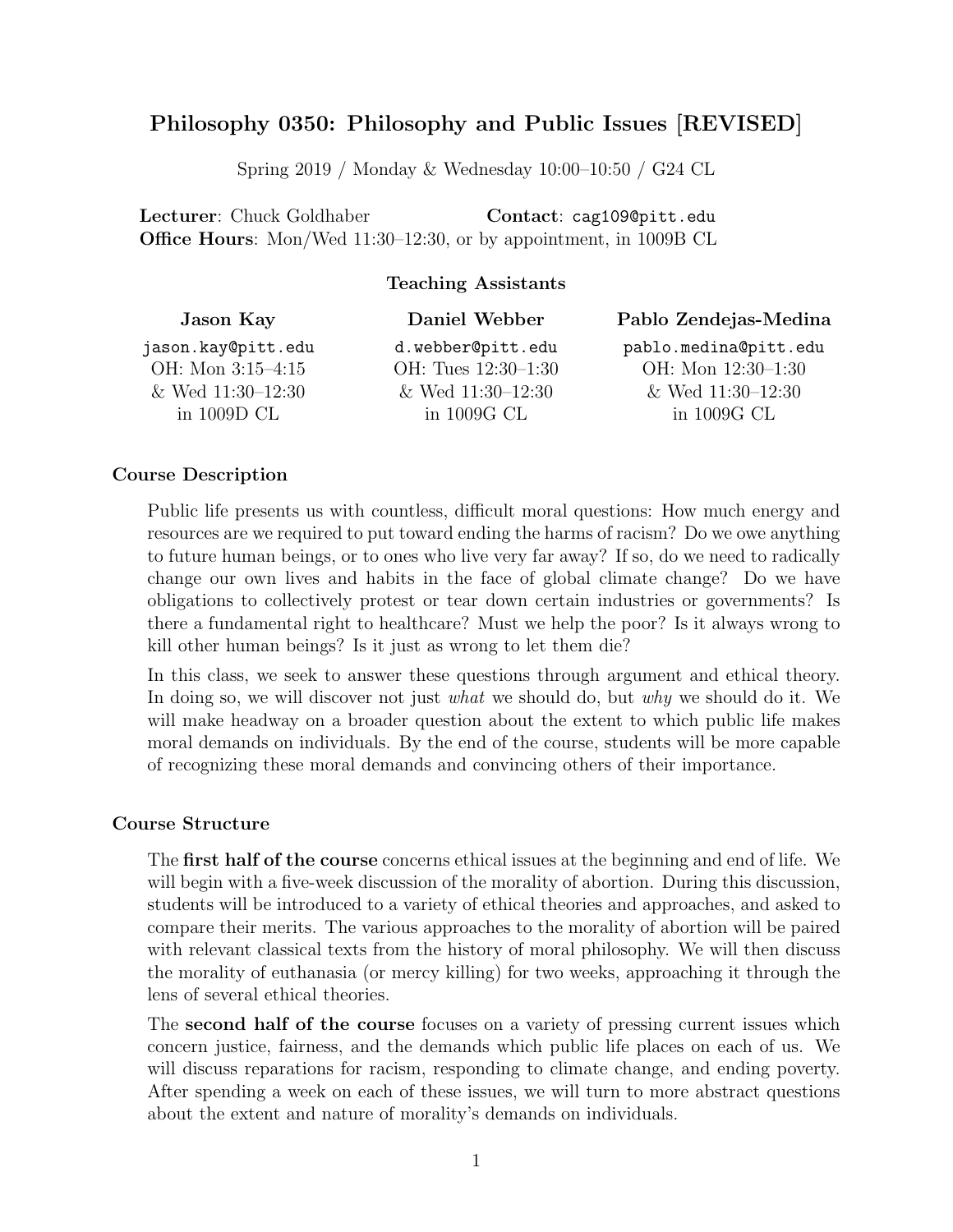Course Requirements  $\%$  of course grade

| $-$ Up to 60 pages per week of dense philosophical reading |             |
|------------------------------------------------------------|-------------|
| - Regular participation in weekly recitations              | 7%          |
| $-$ Six in-lecture reading quizzes (pop)                   | 10%         |
| $-$ One short writing exercise (250–300 words)             | 4%          |
| $-$ Three papers (800–1100 words) on provided topics       | each $18\%$ |
| $- A$ final exam                                           | 25%         |

## Required Texts

All readings will be available on CourseWeb. So no need to buy any books.

Please print all readings and bring them with you for reference in lecture and recitation.

*Why isn't there a bound course packet/reader?* The University must pay publisher's fees to print and bind course packets. They also charge a lot for the materials and labor. I would have loved to make course readers available for everyone in the course. But I do not want to make everyone pay the approximately \$200 price for them! Makes sense?

You should print the readings yourself using your free printing quota. And you may have the printed readings bound at a copy shop for less than \$10. I recommend doing this, so you can keep all the course readings in one place. Just print the readings in the order they appear on CourseWeb and use this syllabus as a table of contents.

## Readings

In the schedule below, readings are listed underneath the dates by which they must be read. The readings are dense and tough, and may take more than twice as long to read as typical readings. Make sure you budget enough time to read them carefully, and several times.

Cursory readings will not provide enough preparation to make lecture and recitation valuable learning experiences. You absolutely must read each reading multiple times to do well in this course. No one gets everything in one read—not even your professors!

Bring physical copies of the week's readings to lecture and recitation. You may want to print all the readings from CourseWeb, and have them bound, so that you don't have to print new readings every week, and instead have everything in one place.

## Participation

Regular verbal participation in group discussions during recitation is not only required for receiving a good participation grade. It is also crucial for developing philosophical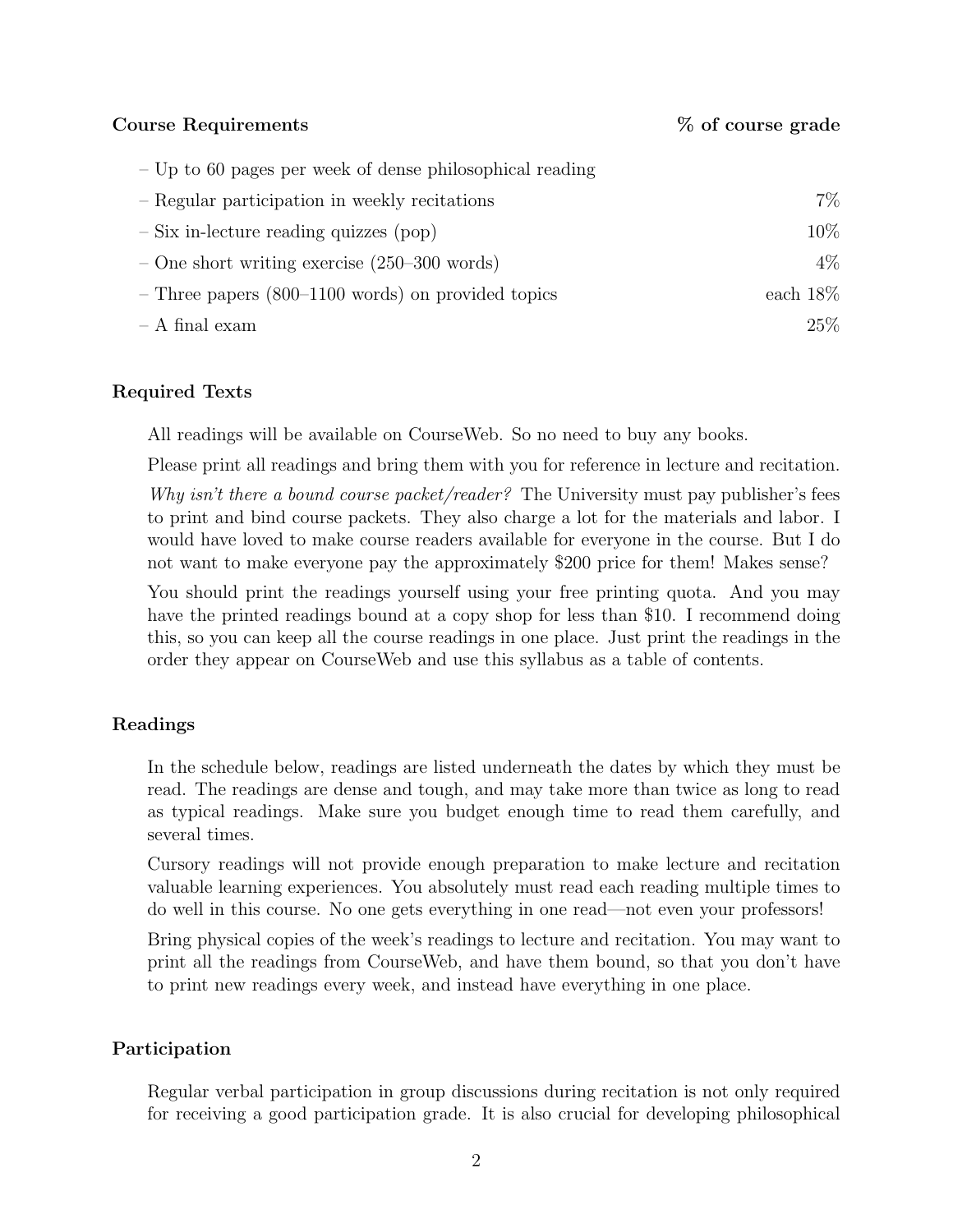reasoning skills, which are very closely related to conversational and debate skills. If you are feeling shy in class, come to office hours, and let's start talking there.

Attendance in lecture and recitation is mandatory. Each unexcused absence after the first will result in a 1% deduction from your course grade. Lateness may be treated as an absence, so make sure to arrive on time.

## Quizzes

Six pop quizzes will be given during the semester *in lecture* at unannounced times. Each quiz will test reading comprehension, and be in short answer format. They will be open-note/text. You may reference any physical texts, but may not use electronics.

Quizzes will often be at the beginning of class. Arrive on time. Missed quizzes cannot be made up. But, as a courtesy, the lowest grade of the six will be dropped. The remaining quizzes will each account for 2% of your course grade.

## Papers

The papers (800–1100 words) are due  $3/1$  (Fri),  $3/29$  (Fri), and  $4/22$  (Mon) at 3:30pm sharp. Papers should be blinded. Your PeopleSoft Number should appear on them, but NOT your name. Submit your papers according to your TA's specifications.

Each paper must address one of several provided topics concerning the course texts. These will be distributed  $2/11$  (Wed),  $3/18$  (Mon), and  $4/8$  (Mon). You may write on your own topic, with your TA's approval. To get this, email your TA within 72 hours of receiving the paper prompts. Your email should include a question of no more than 50 words, followed by roughly 50 words explaining how you will answer that question. Your TA is at liberty to reject your proposed topic, if it is deemed unmanageable or insufficiently developed.

Papers must be clear, concise, rigorous and well argued. You must reconstruct views and arguments from course texts in your own words, using quotes and citations to back up your interpr. Each paper must evaluate these views and argument through use of objections and replies.

I encourage everyone to take advantage of the Writing Center, located at 317B O'Hara Student Center. For information about the center, visit: www.writingcenter.pitt.edu. You can easily make an appointment with a writing consultant online.

A short 'argument-reconstruction' writing exercise (250–300 words) is due 1/23 (Wed), 10am sharp. Details will be provided in lecture and on CourseWeb, 1/14 (Mon).

## Final Exam

The final exam (Fri, 4/26, 10–11:50am) will include true/false and short essay questions. Possible essay questions will be provided in advance (Mon, 4/8). The final exam will be open note/text. You may bring in any physical notes, but no electronics may be used.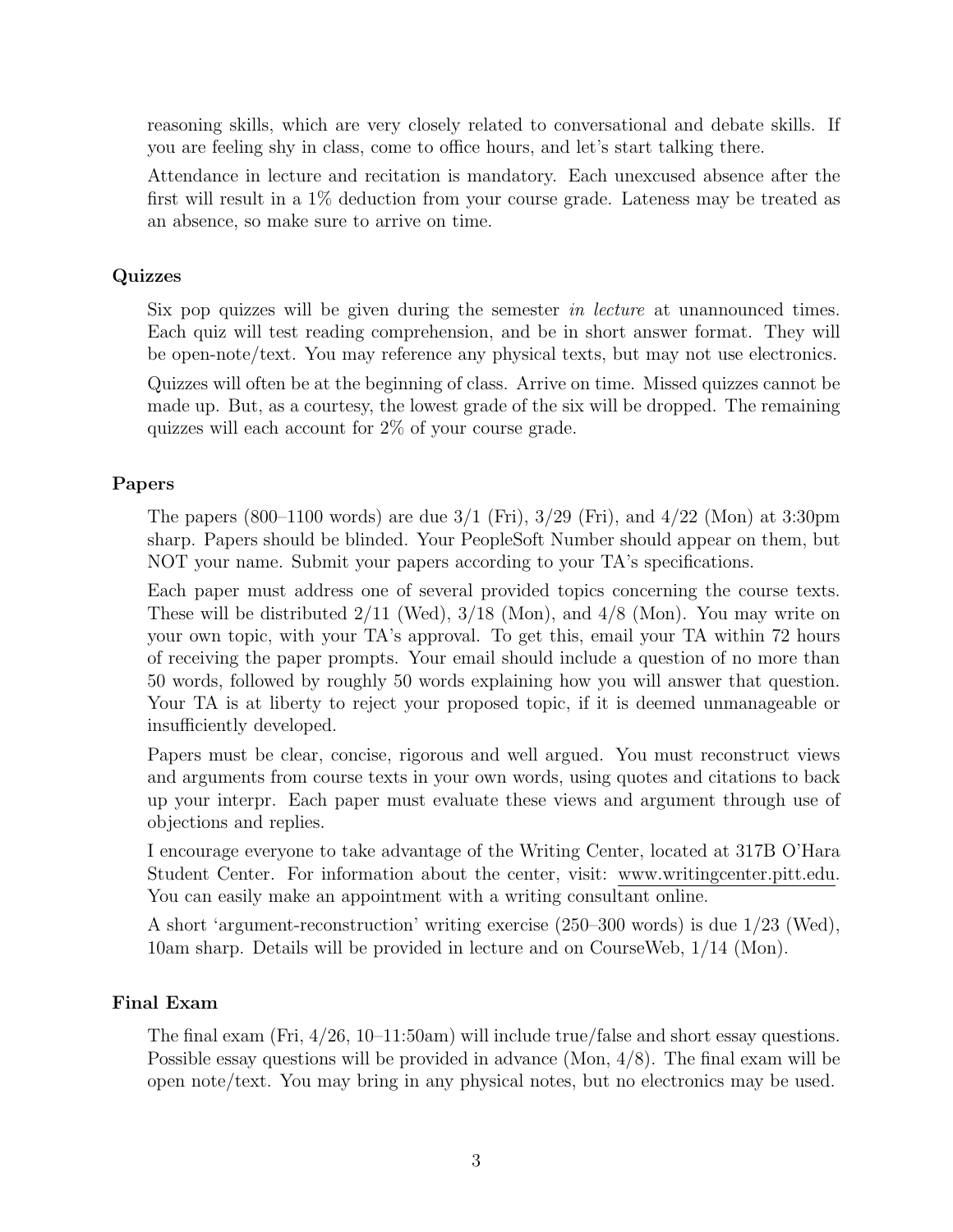### Late Policy

Late work drops a full grade for every 24 hours past the deadline (e.g., from  $A-$  to  $B-$ ). No late work will be accepted 72 hours beyond the deadline.

No exams or quizzes can be made up.

#### Accommodations

If you need special accommodations regarding the assignments, classroom, or other aspects of the course, please do not hesitate to notify me, your TA, and, if appropriate, Disability Resources and Services. Please do so as early as possible, so that we can make the needed accommodations in a timely manner. To notify Disability Resources and Services, call  $(412)$  648-7890 to schedule an appointment. The office is located at 140 William Pitt Union.

### Prohibitions

Cell phones must be silenced and stowed away during class.

If using a laptop or tablet in lecture or recitation, please sit on the left side of the classroom. As to not distract your peers, use these devices only for note taking. In order to prevent temptation, you should disable your wifi while in lecture and recitation. Students found using laptops or tablets for purposes other than note taking or class participation will receive significant penalties to their course grade. Same deal with cell phones, which should not be used at all.

No eating is allowed in the classroom. Drinks are ok.

## Academic Integrity

Any form of cheating, including plagiarism, will result in a failing grade for the course. You are responsible for knowing what counts as plagiarism or cheating. Consult the University's webpage: http://www.as.pitt.edu/fac/policies/academic-integrity.

To ensure a safe and constructive learning environment for all, please join me in the commitment to respect everyone's identities and rights, regardless of differences.

## Grading Scale

| $100.00 - 97.00\%$ A+ | $89.99 - 87.00\% \text{ B+}$ | $79.99 - 77.00\%$ C+ | $69.99 - 67.00\%$ D+ |
|-----------------------|------------------------------|----------------------|----------------------|
| $96.99 - 93.00\%$ A   | $86.99 - 83.00\% \text{ B}$  | 76.99–73.00% C       | $66.99 - 63.00\%$ D  |
| $92.99 - 90.00\%$ A   | $82.99 - 80.00\%$ B-         | $72.99 - 70.00\%$ C  | $62.99 - 60.00\%$ D- |
|                       |                              |                      | $<60.00\% \text{ F}$ |

Borderline grades may be bumped up, for students whose work improved over the term!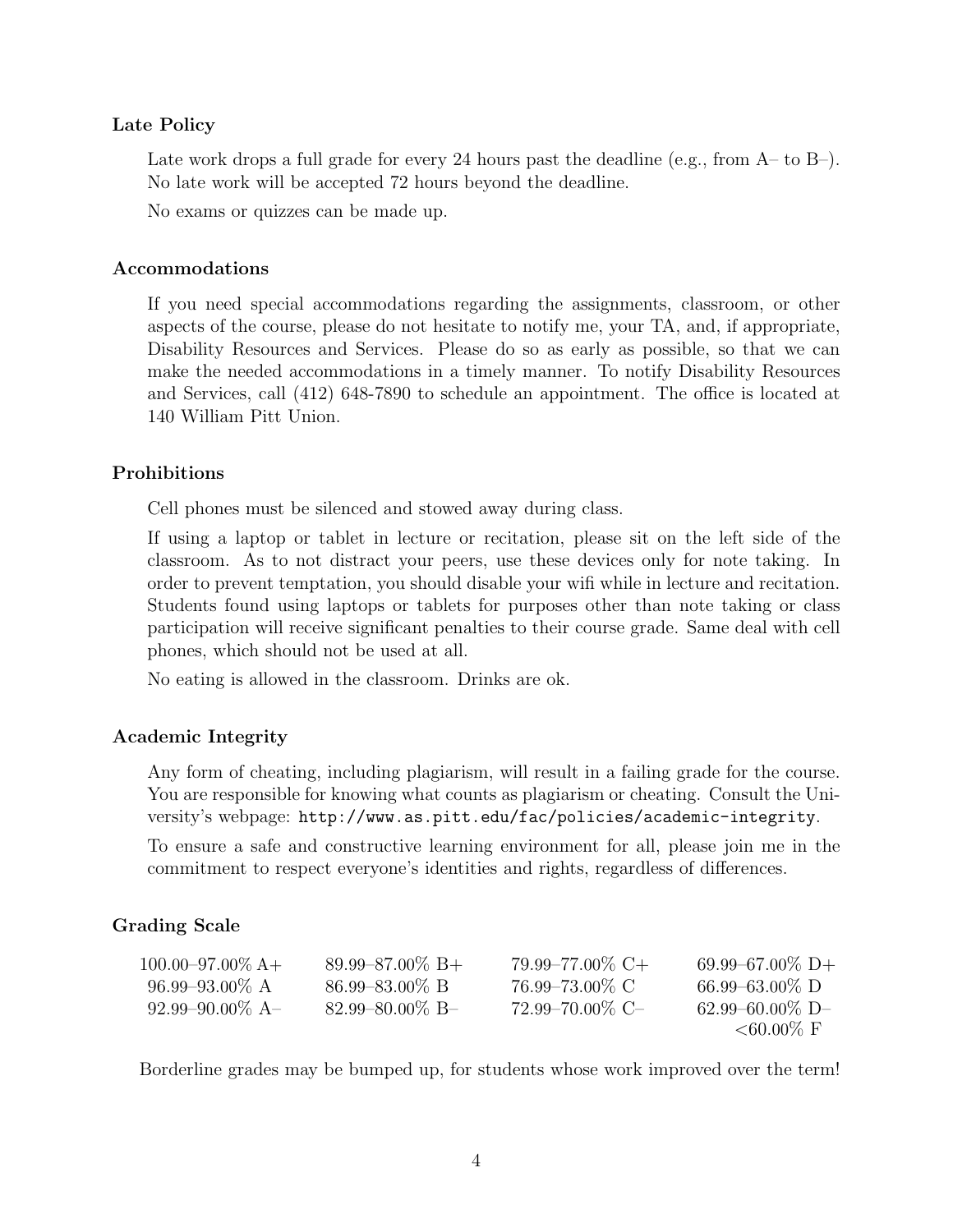#### Schedule of readings and assingments

## PART ONE: BEGINNING AND END OF LIFE ETHICS

#### $1/7$  (Mon) – Introduction

– Discussion of course themes, syllabus and assignments.

#### 1/9 (Wed) – Abortion I: Rights-based approaches

– Carefully re-read this syllabus

– Pope John Paul II, "The Unspeakable Crime of Abortion," *Evangelium Vitae* (1993), *§§*11–15, 58–63.

#### 1/14 (Mon) – Abortion I: Rights-based approaches (cont.)

– Michael Tooley, "Abortion and Infanticide," *Philosophy and Public A*↵*airs*, Vol. 2, No. 1 (1972), pp. 37–65. (You may skip *§*5, pp. 55–62).

– Short writing exercise assigned

#### $1/16$  (Wed) – Abortion II: A consequentialist approach

– Jeremy Bentham, *An Introduction to the Principles of Morals and Legislation*. 1789 (1907). Oxford, UK: Clarendon Press, pp. 1–7.

\*\*\*1/21 (Mon) – MLK, Jr. Day, NO CLASS\*\*\*

\*\*\*1/23 (Wed), 10am sharp: Short writing exercise due\*\*\*

#### $1/23$  (Wed) – Abortion II: A consequentialist approach (cont.)

– Don Marquis, "Why Abortion is Immoral" *The Journal of Philosophy*, Vol. 86, No. 4 (1989), pp. 183–202.

#### 1/28 (Mon) – Abortion III: A Kantian approach

– Immanuel Kant, *Groundwork of the Metaphysics of Morals*, ed. Mary Gregor and Jens Timmerman. 1785 (2012). Cambridge University Press. pp. 27–30, 33–36.

#### $1/30$  (Wed) – Cancelled due to extreme weather!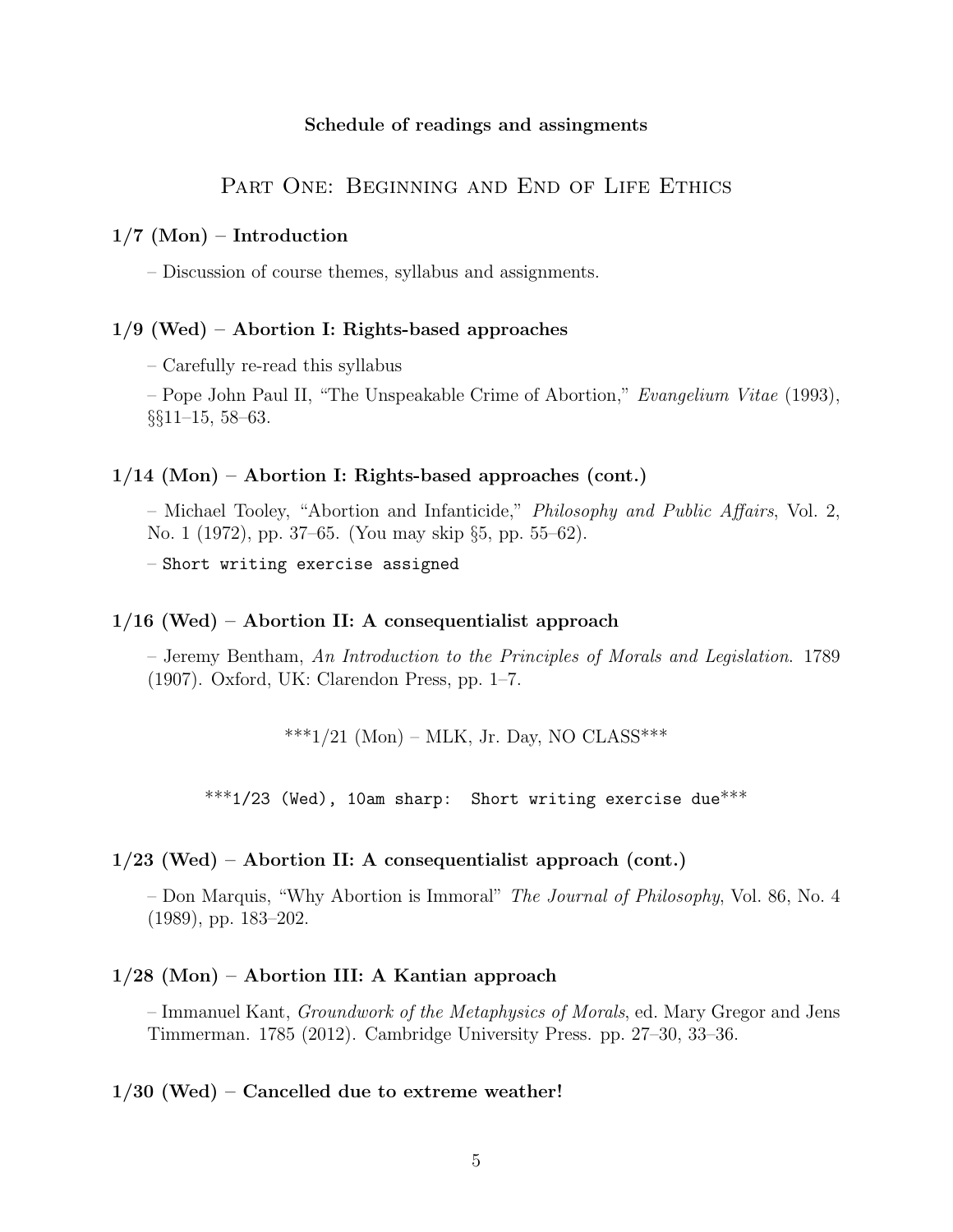#### $2/4$  (Mon) – Abortion III: A Kantian approach (cont.)

– Harry Gensler, "A Kantian Argument Against Abortion," *Philosophical Studies*, Vol. 48, No. 1, (1985), pp. 57–72.

#### $2/6$  (Wed) – Abortion IV: A virtue ethics approach

– Aristotle, *Nicomachean Ethics*, trans. C.C.W. Taylor. 2006. Clarendon Press. Book II, Chs. 2, 6–7, pp. 3–4, 8–13.

– Rosalind Hursthouse, "Virtue Theory and Abortion," *Philosophy and Public A*↵*airs* Vol. 20 No. 3 (1991), pp. 223–232.

#### $2/11$  (Mon) – Abortion IV: A virtue ethics approach (cont.)

– Hursthouse (continued) pp. 232–246.

– Paper 1 topics handed out and discussed

#### $2/13$  (Wed) – Abortion V: A feminist approach

– Judith Jarvis Thomson, "A Defense of Abortion." *Philosophy and Public A*↵*airs*, Vol. 1, No. 1 (1971), pp. 47–56.

#### $2/18$  (Mon) – Abortion V: A feminist approach (cont.)

– Thomson (continued), pp. 56–66.

#### 2/20 (Wed) – Euthanasia I: A consequentialist approach

– Watch The New York Times's Retro Report: "Jack Kevorkian and the Right to Die" https://youtu.be/J EKwSXOsVE (copy-paste link into web browser, 15-min)

– Peter Singer, "Voluntary Euthanasia: A Utilitarian Perspective," *Bioethics*, Vol. 17, No. 5–6 (2003), pp. 526–541.

#### 2/25 (Mon) – Euthanasia II: A Kantian approach

– Kant (again), pp. 39–43.

– J. David Velleman, "A Right of Self-Termination?" *Ethics*, Vol. 109, No. 3 (1999), pp. 606–620. [*Note*: pp. 620–628 are optional].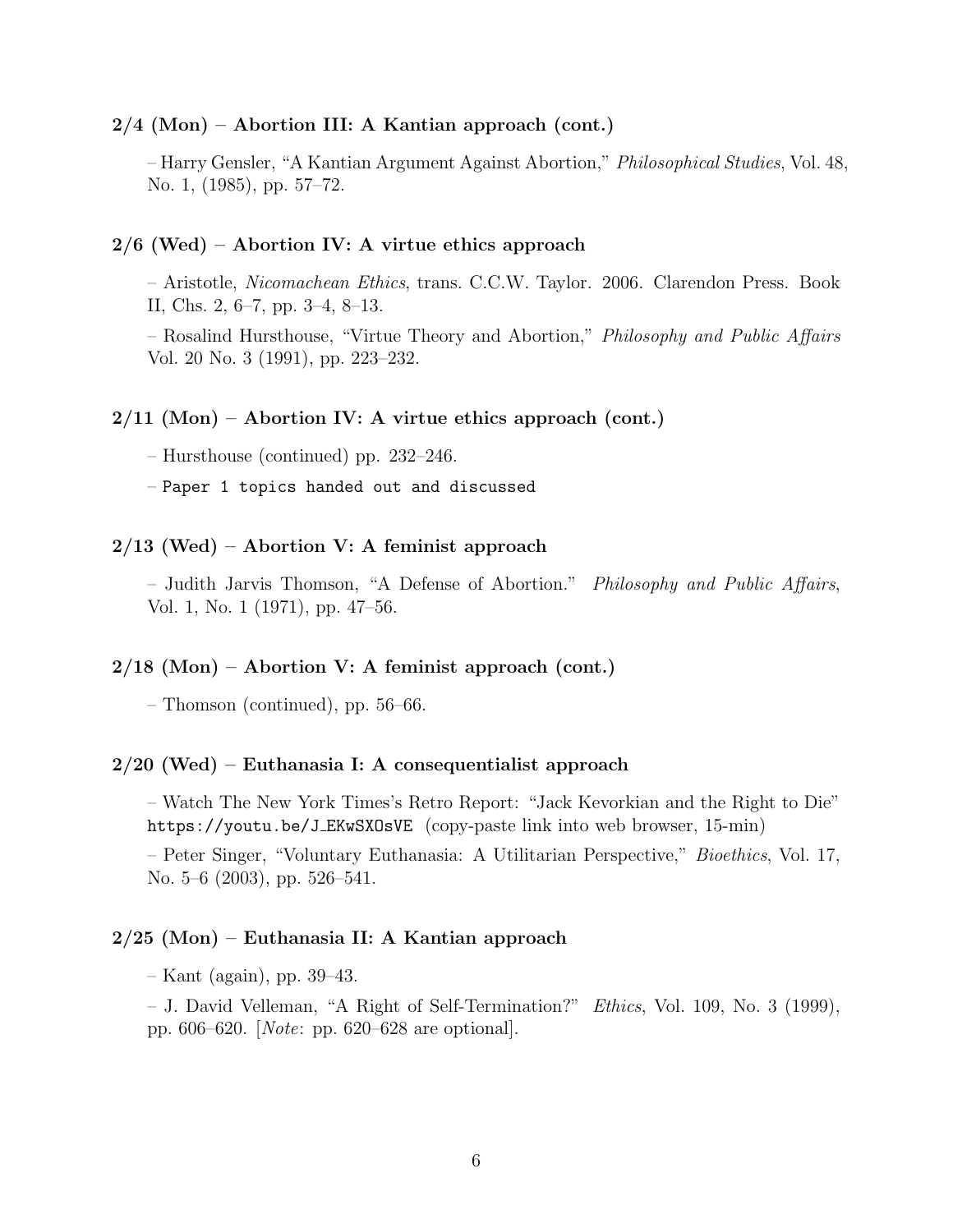2/27 (Wed) – Euthanasia III: A virtue ethics approach

– Philippa Foot, "Euthanasia," *Philosophy & Public A*↵*airs*, Vol. 6, No. 2 (1977), pp. 85– 96.

\*\*\*3/1 (Fri) 3:30pm sharp: PAPER 1 DUE\*\*\*

3/4 (Mon) – Euthanasia III: A virtue ethics approach (cont.)

 $-$  Foot (continued), pp. 96–112.

PART TWO: THE MORAL DEMANDS OF PUBLIC LIFE

## 3/6 (Wed) – Climate change I: Denial

– Naomi Klein, *This Changes Everything*. 2014. Simon & Schuster Publishing. Introduction, pp. 1–28.

\*\*\*Spring break,  $3/9-17$ : NO CLASS\*\*\*

#### 3/18 (Mon) – Climate change II: Economics

– John Broome, "The Ethics of Climate Change." *Scientific American*, June 2008, pp. 69–73.

– Paper 2 topics handed out

#### 3/20 (Wed) – Climate change III: Changing our attitude

– Klein (continued), Chapter 5: "Beyond Extractivism: Confronting the Climate Denier Within," pp. 161–187.

#### $3/25$  (Mon) – Racism

– Ta-Nehisi Coates, "The Case for Reparations," *The Atlantic Monthly*, June 2014. PDF version. pp. 1–23.

– Visit https://www.theatlantic.com/reparations to view images and graphs (required). You can find an audio version there too (optional).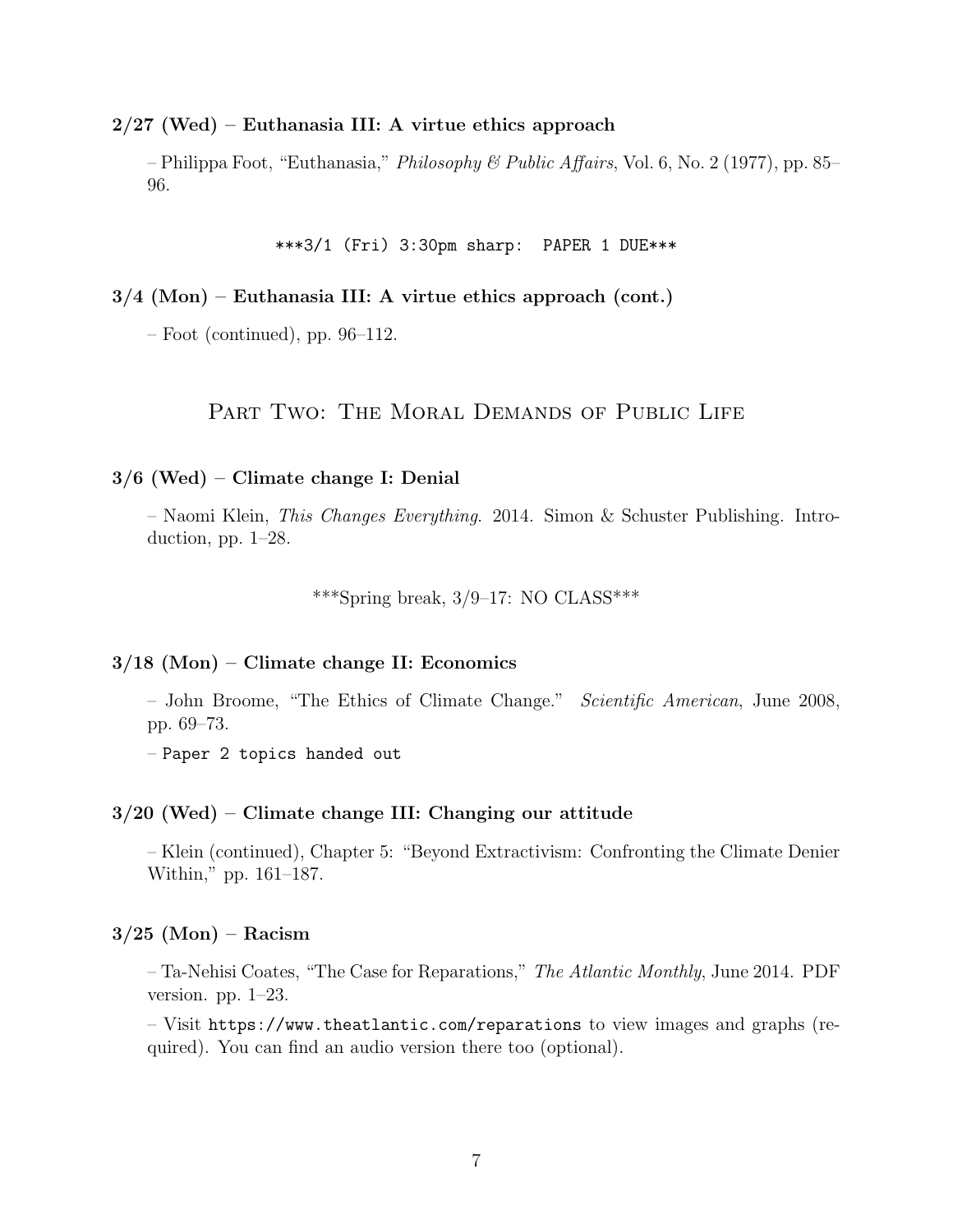$3/27$  (Wed) – Racism (cont.)

– Coates (continued), pp. 23–58.

\*\*\*3/29 (Fri) 3:30pm sharp: PAPER 2 DUE\*\*\*

#### $4/1$  (Mon) – Poverty

– Peter Unger, *Living High and Letting Die*. 1996. Oxford University Press. Chapter 1 (selections), pp. 3–20.

#### $4/3$  (Wed) – Poverty (cont.)

– Unger (continued), Chapter 2 (selections), pp. 24–61.

## $4/8$  (Mon) – Poverty (cont., again)

– Unger (continued), Chapter 3 (selections), pp. 75–80.

– Paper 3 topics and final exam review questions handed out and discussed

#### $4/10$  (Wed) – The demands of morality I: Having integrity

– Bernard Williams, "A Critique of Utilitarianism." Excerpted in Gardener, Gardener and Caney (eds.), *Climate Ethics: Essential Readings*. 2010. Cambirdge University Press. pp. 124–132.

#### $4/15$  (Mon) – The demands of morality II: Recognizing their urgency

– Martin Luther King, Jr., "Letter from Birmingham City Jail." Reprinted in *A Testament of Hope: The Essential Writings and Speeches of Martin Luther King Jr.*, ed. James Washington. 1991. Harper Colins Publishing. pp. 289–302.

## $4/17$  (Wed) – Conclusion

– No new reading!

```
***4/22 (Mon) 3:30pm sharp: PAPER 3 DUE***
```
\*\*\*4/26 (Fri), 10:00-11:50am: FINAL EXAM, in the usual classroom\*\*\*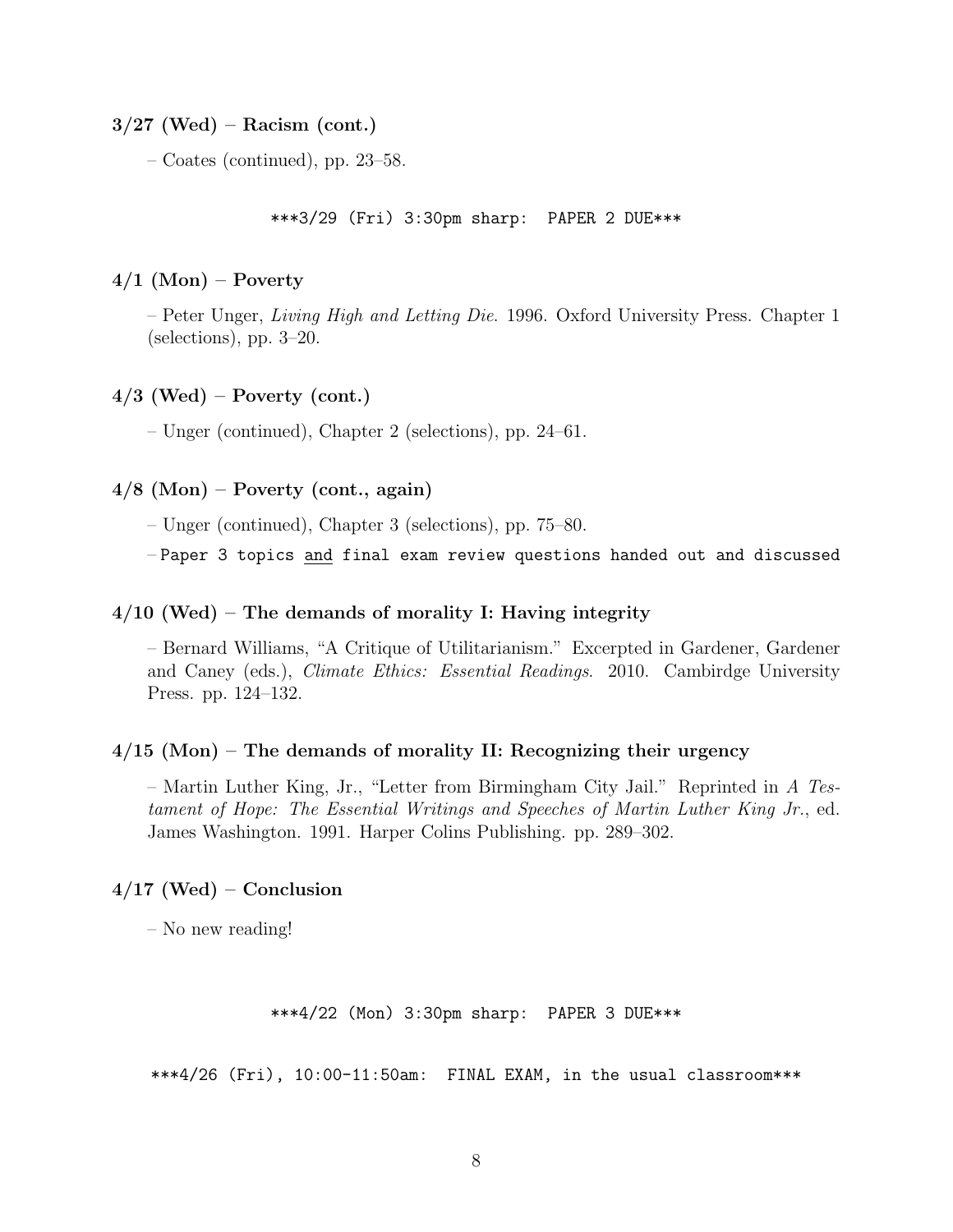## Climate change I: Denial

## Philosophy and Public Issues, Spring 2019

### Naomi Klein, *This Changes Everything*, Introduction

#### I. Our current trajectory

*Scientific consensus*: 99.94% of the 54,195 climatology papers from 1991 to 2015 agree that human activity is raising the global temperature. (James L. Powell 2017, "The Consensus on Anthropogenic Global Warming Matters")

*Main mechanisms*: greenhouse gas emissions  $(CO_2, \text{methane})$ ; deforestation. . . . by extraction, energy, manufacturing, agriculture, transportation industries.

*American Association for the Advancement of Science* (2014): "pushing global temperatures past certain thresholds could trigger abrupt, unpredictable and potentially irreversible changes that have massively disruptive and large-scale impacts. . . We can think of this as sudden climate brake and steering failure where the problem and its consequences are no longer something we can control" (Klein 1, epigraph).

*Probable effects:* Scale with temperature.

Already: Glacier melt; hottest global temperatures; "supercharged natural disaster;" often gruesome death of starfish, bats, moose, etc. (2, 26–28).

 $+4^{\circ}$ C: Regular catastrophic heat waves; storms; continent-wide droughts; the melting of Antarctica and the Arctic ice; 1–2 meter sea level rise; acidification of ocean; loss of biodiversity; feedback loops exacerbating warming (12–15).

 $\rightarrow$  *effects on humans*: tens of thousands killed by extreme weather events; global famines leading to massive migration, political tension, and war; flooding of major coastal cities such as New York, LA, Shanghai, Mumbai, etc.

 $+$  more?: Runaway warming  $\rightarrow$  unstoppable extinction of most life on earth.

*International Energy Agency and others*: We are on track for  $6^{\circ}C$  (10.8 $^{\circ}F$ ).

*Climatologist Lonnie Thompson*: "Virtually all of us are now convinced that global warming poses a clear and present danger to civilization" (15).

#### Our reactions: Not enough!

– Climate change summits set dangerous targets ( $2^{\circ}$ C) that are non-binding (11–12).

– Global emissions increased  $3.4\%$  per year in 2000s; the increase is increasing (20).

– Relief funds appropriated to dredge canals for coal barges to go down Mississippi (3).

Klein's image: *We all* are the passengers on the plane sinking into the tarmac (1–2). "What is wrong with us?" (17).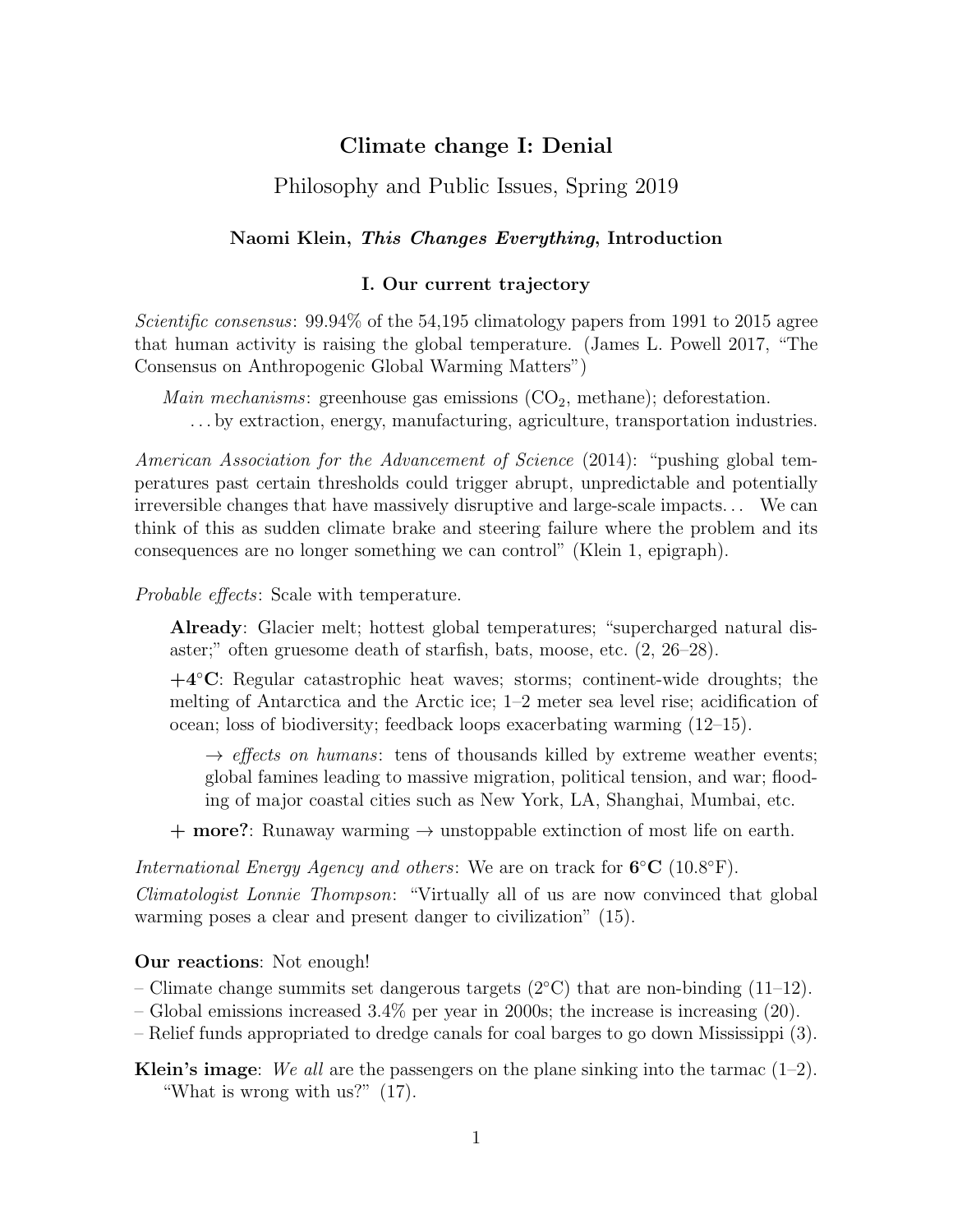## II. Problem 1: Deregulated capitalism

Why are we not addressing the danger? Why are emissions still going up, not down? Not because of difficulties with coordination, tech, or sacrifice, or because it's too late.

Klein: "Because those things fundamentally conflict with deregulated capitalism, the reigning ideology for the entire period we have been struggling to find a way out of this crisis" (18).

The crisis coincides with an era of widespread privatization.

*Market fundamentalism*: (i) privatization; (ii) deregulation; (iii) low corporate taxes. This has "systematically sabotaged our collective response to climate change" (19). "Our economic system and our planetary system are now at war" (21).

A solution: Encourage low-carbon sectors of the economy to expand and create jobs. Contract high-carbon sectors. This requires major change in economic policy.

## III. Problem 2: Denial

Climate change will be treated as a crisis when enough of us agree it is one (6).

But, right now, almost all of us are climate change deniers (3–4).

*Not* just those of us who deny the science; but those who fail to integrate it practically.

Denial = wishful thinking about a technological breakthrough, philanthropy.

- $=$  weighing the benefits of reacting against the lost economic development.
- = telling ourselves we're too busy to learn or do anything about it.
- = obsessing only about our own 'footprint,' avoiding collective action.

Klein: Real change is possible, but "we first have to stop looking away" (10).

- = facing the ugly truths, e.g., disintegrating starfish, frightening statistics.
- = getting informed and involved in direct, collective action/organization.

The silver lining: "Climate change. . . could become a galvanizing force for humanity, leaving us all not just safer from extreme weather, but with societies that are safer and fairer in all kinds of other ways as well" (7).

It can also be exploited by industries for security, monopolies, "weather futures" (9).

Our willingness to look directly at climate change will determine how this goes. "Climate change changes everything. And for a very brief time, the nature of that change is up to us" $(28)$ .

## Discussion questions:

(1) Is Klein right that market fundamentalism "sabotages" attempts to combat climate change? If so, how does this work? If not, what does stand in the way?

(2) Is Klein right that weighing climate change reforms against their economic costs—in her words: "trying to be hyper-rational about it" (p. 3)—is a kind of denial?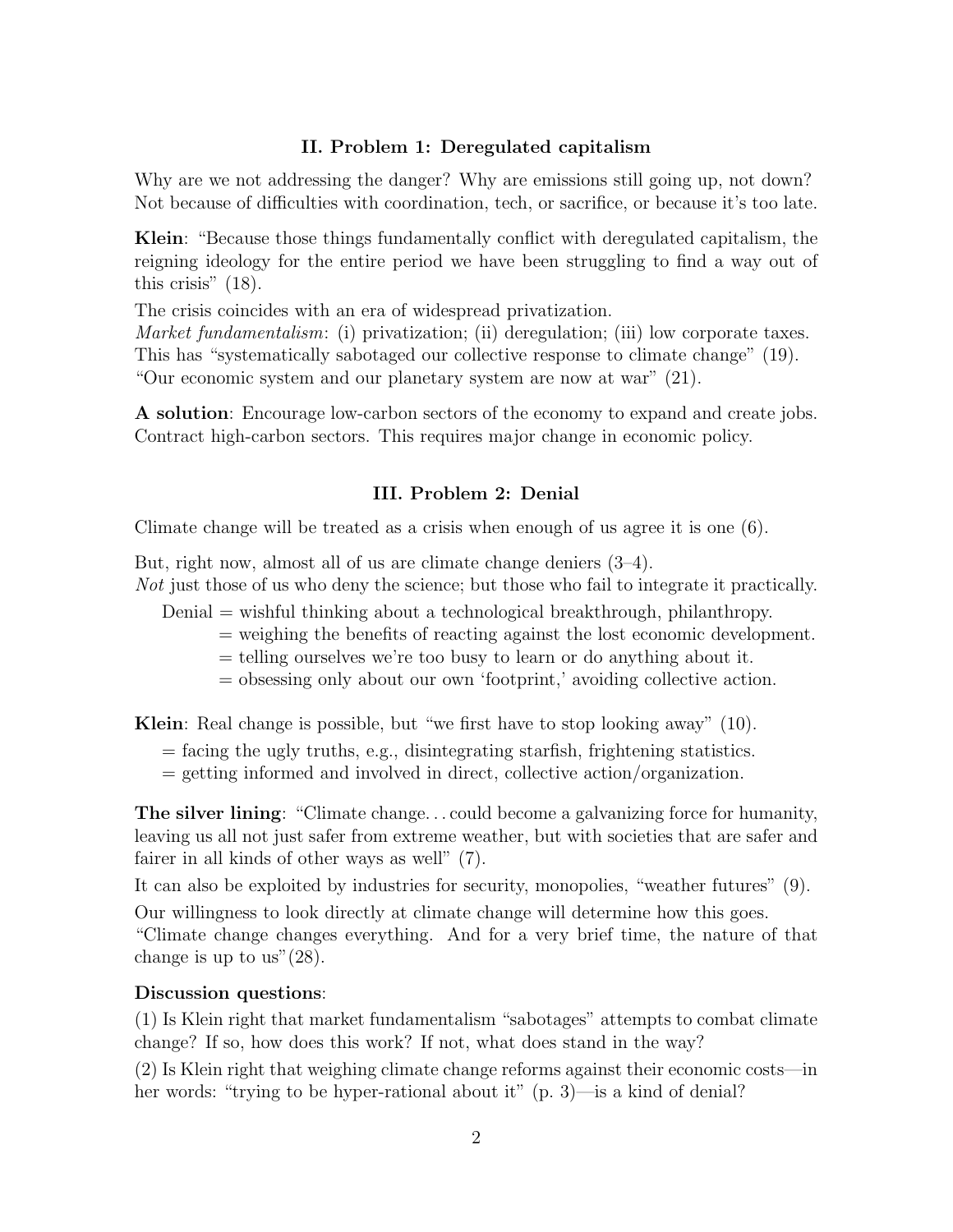## Climate change II: Economics

## Philosophy and Public Issues, Spring 2019

#### I. Using economic models to make decisions

Say you're the CEO of Apple; your job is to grow your company's net worth over time.

To do this, it's often crucial to think long-term: Perhaps spending a lot on R&D this year, in order to launch the new iPhone next year, makes Apple more money overall.

But your job also requires you to think short-term.

*Why?* Because the greater your net worth is now, the more assets you can invest in things that make your company grow, like R&D, hiring, manufacturing, stock, etc.

*Moral*: The sooner you get investable assets, the more your net worth grows over time.

Investible assets reliably lead to growth. So, effectively, \$100 *now* is worth more than \$100 *in one year*, which is worth more still than \$100 *in 10 years*, and so on.

Economists take this into account when they weigh costs and benefits which take place over time: They discount future amounts to present value equivalents.

The discounting rate used in economics is the same as the rate of return:

the rate of expected gain from invested assets  $({\sim}3{-}4\%)$ .

Any expected future profits can then be weighed against present costs by multiplying the former value by  $\frac{1}{(1+dr)^y}$ 



Discounting value

### II. John Broome, "The Ethics of Climate Change"

Climate change calls us to make present day sacrifices to avoid future harms. We must reduce emissions, live less lavishly *now* to avoid floods, famines, war *in the future* (70). We can use economic modeling to weigh these costs over time, and decide public policy. . . . we just have to determine the right discount rate.

**Stern:** Discount rate of 1.4%: \$100 now  $\rightarrow$  \$50 in 50 years  $\rightarrow$  \$25 in 100 years **Nordhaus**: Disc. rate of 6%: \$100 now  $\rightarrow$  \$6.50 in 50 years  $\rightarrow$  30¢ in 100 years

Stern's model gives  $\sim 100x$  the value Nordhaus's does to goods 100 years from now!

So, Stern concludes we must invest at least  $1\%$  of global production on efforts to reduce greenhouse gas emissions, whereas Nordhaus concludes we need not.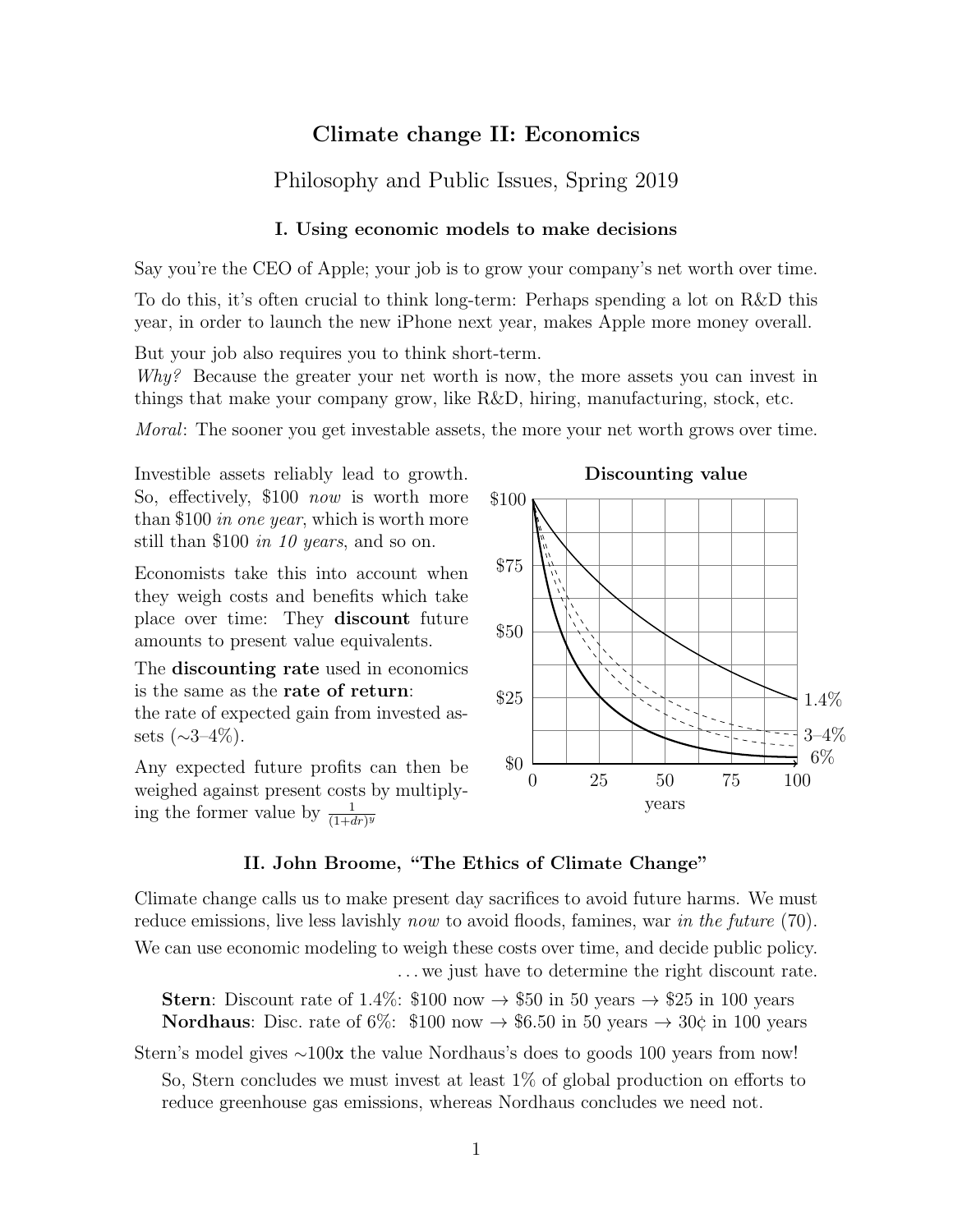*Question*: What accounts for the difference in their discount rates?

Broome: Nordhaus's rate is determined mostly on economic grounds, whereas Stern's factors in ethical considerations as well (71).

Ethical question 1: Is the well-being of future people just as important as ours?



Ethical question 2: Is it equally valuable for a wealthier person to receive some benefit as it is for a poorer person? (E.g.: J. Bezos gets a flight upgrade vs. you do.)



If people in the future will be richer (have greater well-being) than now, prioritarianism tells us to discount future well-being, whereas utilitarianism does not  $(71-2)$ .

Discussion questions: (1) What are the answers to the two ethical questions? How should they affect the discount rate? And what would we learn from those effects?

 $(2)$  To what extent is it justified to think that people in the future will be better of  $\hat{P}$ ?

(3) Is the focus on the far future, and future people, distorting? E.g., IPBES: 95% of world's arable land may be degraded by 2050 (https://bbc.in/2RT6P5v).

(4) Broome asks, "How much should we sacrifice today to improve the lives of future people richer than we are?" (70). It's tempting to hear this as inviting us to postpone responding to climate change until later. Does economic modeling tend to do the same, as Klein suggests?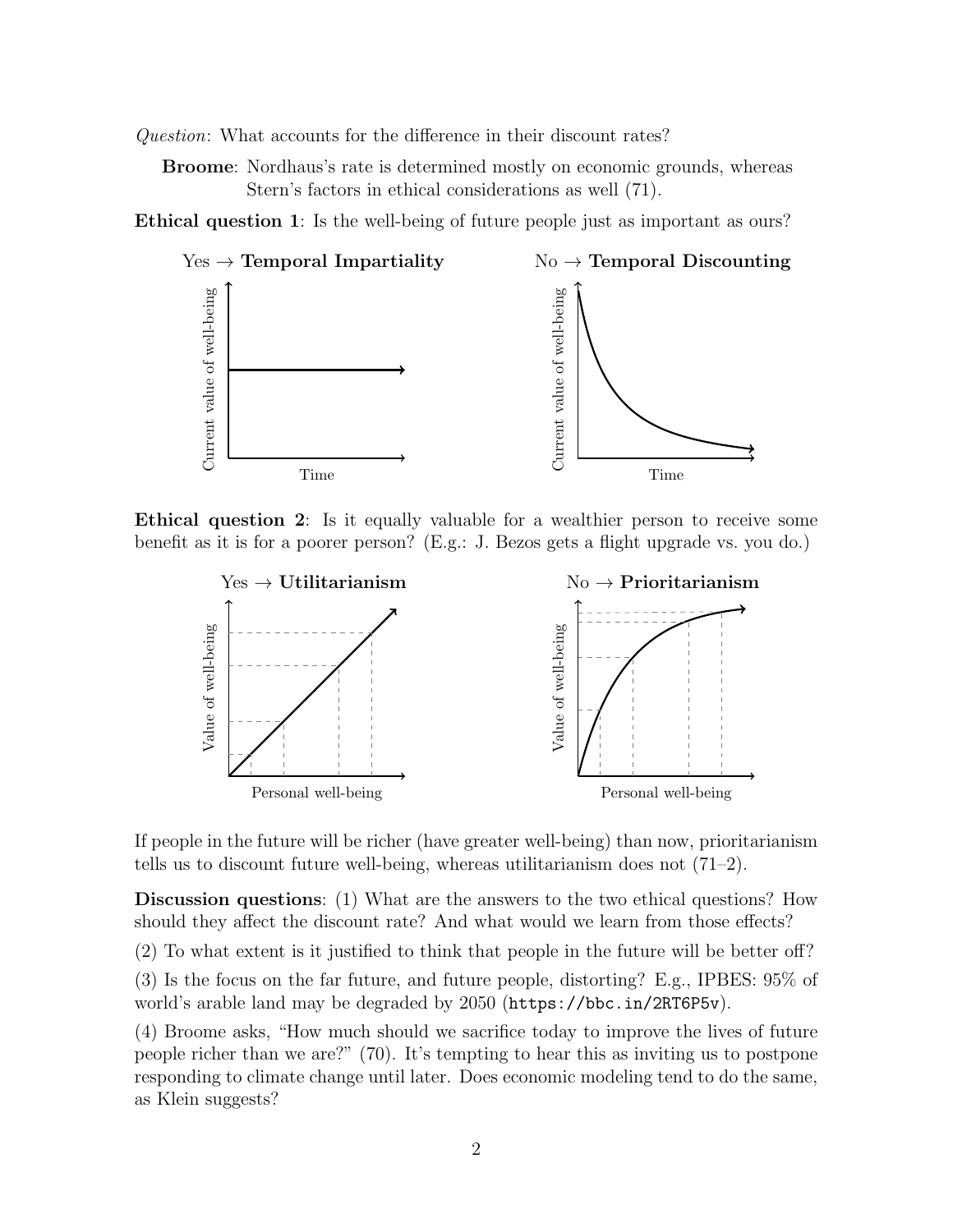## Climate change III: Changing our attitude

Philosophy and Public Issues, Spring 2019

### Naomi Klein, This Changes Everything: Chapter 5

Nauru: A small South Pacific island country. 8 sq. mi, 11,000 people. A longtime stop for birds, who left behind valuable phosphate of lime. Boom, exploitation (162–3). Money laundering, prison camps, rising waters (164–8). A "convenient trash can" (168); what we don't see doesn't bother us.

 $\rightarrow Solastalgia$ : homesickness while still at home.

Klein: We're treating our whole planet like we treated Nauru.

Extractivism: Economy based on removing raw materials from the earth. "A nonreciprocal, dominance-based relationship with the earth" (169). Also, a mindset:

*Derham* (1713): "We can, if need be, ransack the whole globe, penetrate into the bowels of the earth, descend to the bottom of the deep, travel to the farthest regions of this word, to acquire wealth" (171)

Industrialization: The apparent liberation from nature, via mechanized labor.

*Watt* (1824): "Be the winds friendly or contrary, the power of the Steam Engine overcomes all difficulties... Let the wind blow from whatever part of the world it may, let the destination of our force be to whatever part of the world it may, you will have the power and the means, by the Steam Engine, of applying that force at the proper time and in the proper manner. . . Nature can be conquered, if we can but find her weak side" (172–3).

Klein: Industrialization allowed for an "intoxicating promise of freedom from the physical world" (173).

Increased production rates also gave rise to a market economy for new goods.

. . . but both came at the price of "*sacrifice zones*": damage which we look away from.

e.g., "the black lungs of the coal miners;" "the poisoned waterways surrounding the mines;" exploited people, esp. in colonies; Nauru.

We *have to* avert our eyes from "sacrifice zones" to maintain the illusion of freedom.

That's part of why industrialization drives colonialism; the sacrifice zones, where the extraction occurs, need to be out of sight.

Hence, "the potent and brutal combination of coal and slave labor" (173).

Part of why climate change is so *frightening*: It forces us to face up to "our vulnerability to the elements" (175).

To get over extractivism, we have to give up our mindset since industrialism. We must recognize that we depend on, and are utterly vulnerable to, a nature we cannot control.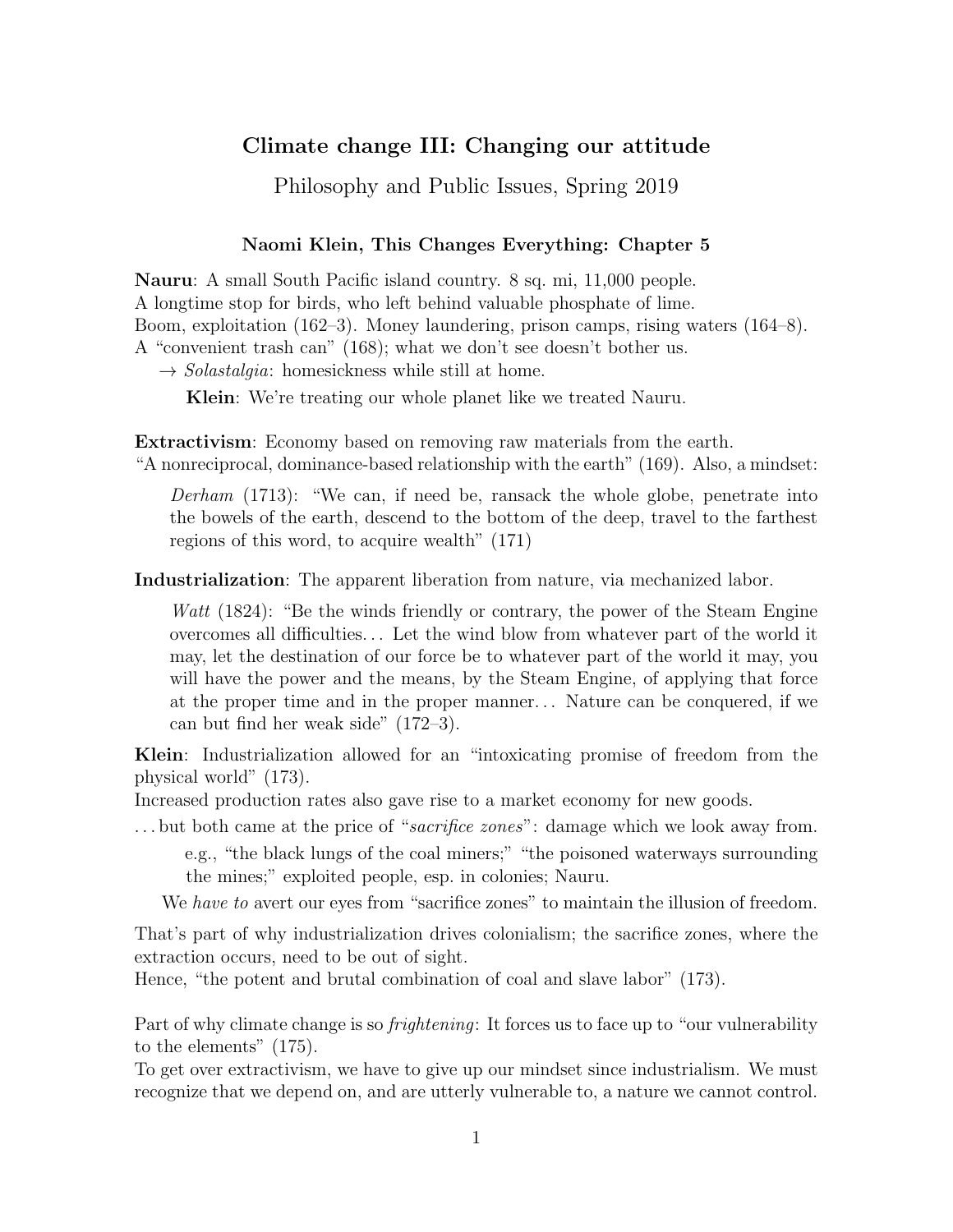This recognition is familiar from Eastern and Native American philosophies; American environmentalist thought (e.g., Muir, Thoreau, Carson); etc. (183–6).

But resistance to extractivism faces:

– A challenge from both left- and right-leaning people favoring GDP growth.

– A temptation for countries (esp. poorer ones) to pollute for profit.

– A temptation to "magical thinking" a "narrative that assures us that, however bad things get, we are going to be saved at the last minute "whether by the market, by philanthropic billionaires, or by technological wizards" (186). [Cf. chs. 6–8]

On the other hand, many movements to resist climate change are growing quickly. . . . these movements will need to push for a change in mindset, along with economy.

#### Discussion questions:

(1) What "sacrifice zones" support our lives and lifestyles, here and now, in Pittsburgh, PA, 2019? What places and people do we have a hidden, "nonreciprocal, dominancebased relationship" with?

*A women's march sign*: "Ever wonder what you'd do during slavery or the Holocaust? You're doing it now!" (Cf. resisters, collaborationists, bystanders.)

(2) Is Klein right that the key to stopping climate change is ending the "extractivist" mindset? If not, why not? If so, would this show that Broome's approach is flawed?

(3) Ok, so you're ready to change your "extractivist" mindset! But how do you do that? Is that even possible while living in a culture and economy based on extraction?

Klein: This will involve an emotional change. But only focusing 'inward,' on your own feelings is still a kind of denial (see Introduction), and self-defeating. The whole culture & economy need to change, with it. That requires collective action.

Klein's recommended activist organization: www.350.org.

*350's goals*: (i) A fast and just transition to 100% renewable energy; (ii) No new fossil fuel projects; (iii) Follow the money: the divestment movement.

[In all this, an aim to support oppressed peoples to lead; political candidates who share the agenda; and indigenous rights (often the only legally valid claim).]

One easy option: Change your home energy source to renewable energy.

[Free, takes 2 minutes: www.arcadiapower.com or www.greenmountainenergy.com] A little harder: Reduce or stop your consumption of meat, dairy; fly/travel less.

Local action, information events: Join mailing list: sustainableearth.cmu@gmail.com International youth movement to politicize climate change: www.sunrisemovement.org Comics: https://xkcd.com/1732/ (info); https://bit.ly/2THEqRl (activist advice)